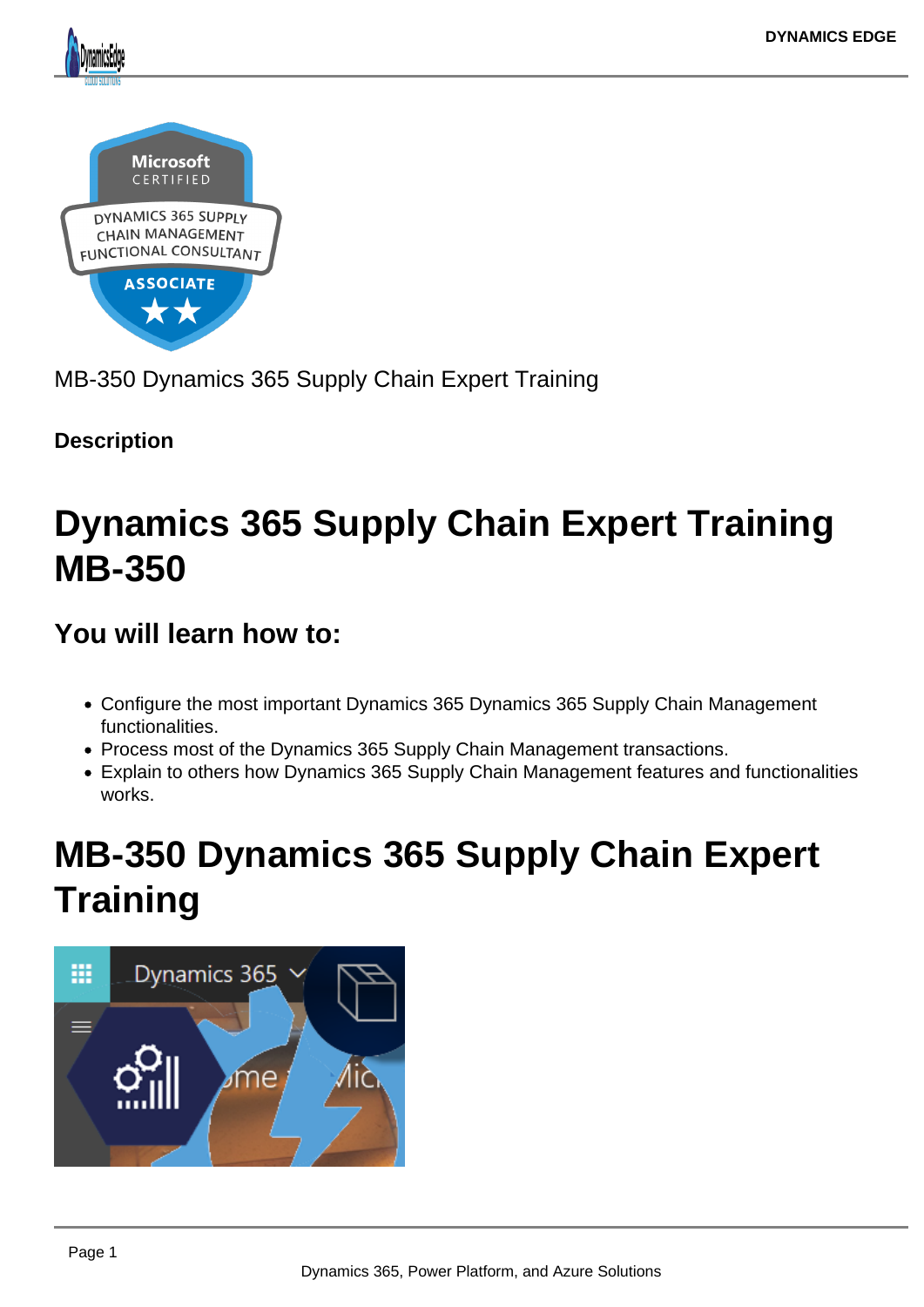

Dynamics 365 Supply Chain Management and Certification. Learn the important features and functionalities needed by Dynamics 365 Supply Chain Management including: The product information, how to configure, create, and manage your product and inventory. Supply chain management configuration and processing. The transportation management features, and the warehouse management features. Quality management and quality control functionalities. Master planning configuration and processing. This course includes lectures and several hands-on exercises. The exercises will be introduced to you on a form of a case study presented to a Dynamics 365 Supply Chain Management functional consultant. Each exercise will be bases on a business scenario followed by a question or discussion then a step-by-step guidance to perform the system related steps.

# **Is this the Right MB-350 Dynamics 365 Supply Chain Expert Training for You?**

This course is designed for The Dynamics 365 Supply Chain Management functional consultant. The Dynamics 365 Supply Chain Management functional consultant is a key resource that designs and configures apps to meet the requirements for a customer. The functional consultant analyzes business requirements and translates those requirements into fully realized business processes and solutions that implement industry-recommended practices. The functional consultant specializes in one or more of the following feature sets of Dynamics: finance, manufacturing, or supply chain management. They partner with architects, developers, administrators, and other stakeholders to deliver solutions that meet or exceed the needs of their customers.

# **Course Outline**

# **Module 1: Implement product information management**

This module will introduce you to the following topics:

- Create and release products and product variants
- Create and apply product templates
- Create bills of materials (BOMs)
- Identify the purpose and capabilities of the product configuration models
- Configure catch weights
- Configure direct-delivery products
- Create and manage inventory dimensions
- Configure item groups
- Create and assign bar codes and Global Trade Identification Number (GTIN) codes
- Configure category hierarchies and product attributes
- Configure product unit conversions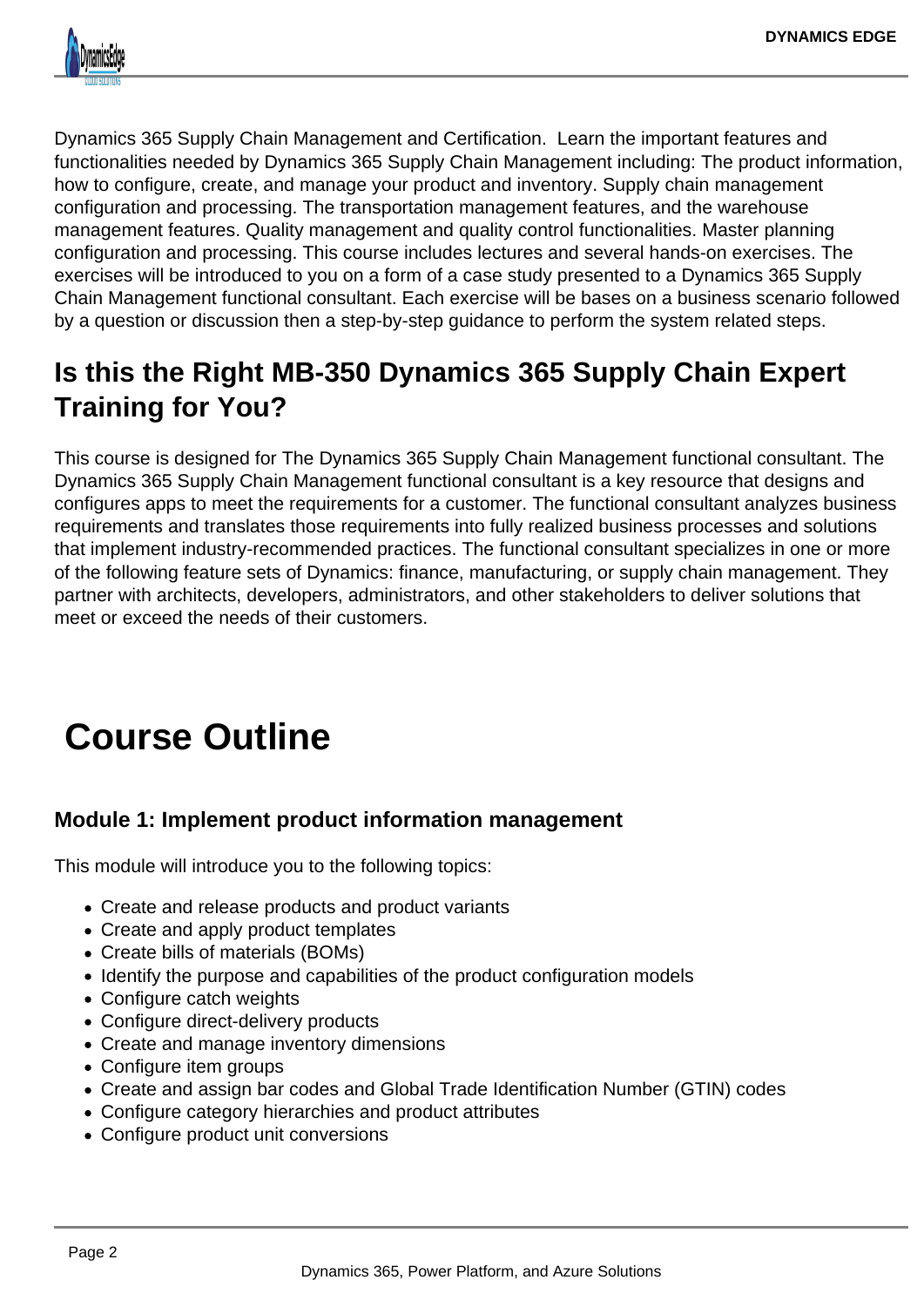

- Configure default order settings
- Describe inventory costing methods & model groups
- Configure Costing versions for standard and planned costs
- Configure and default purchase prices, default sales prices, and trade agreements.

### **Lessons**

- Create and manage products
- Configure products for supply chain management
- Manage inventory pricing and costing

After completing this module, students will be able to:

• Implement product information management

# **Module 2: Implement inventory management**

This module will introduce you to the following areas:

- Set up inventory management parameters and journals
- Configure inventory breakdown Structure
- Configure ABC classifications
- Configure inventory valuation reports
- Create and process journals including bill of materials, item arrival, transfer, movement, inventory adjustment, counting, and tag counting journals
- Create and process transfer orders
- Perform inventory closings and adjustments.

### **Lessons**

- Configure Inventory management
- Manage and process inventory activities

### **Lab : Case study 1 Implement inventory management**

- Add products to a new warehouse using basic inventory management
- Create a standard cost version that uses a specific model group
- Add and releasing new products to a warehouse
- Use the inventory movement journal to initialize stock levels in a warehouse
- Use the inventory transfer journal to move items to a new location in the warehouse
- Adjust stock levels using the inventory adjustment journal
- Use the inventory counting journal to compare D365 inventory amounts to manually counted
- Create a BOM in the BOM designer

After completing this module, students will be able to: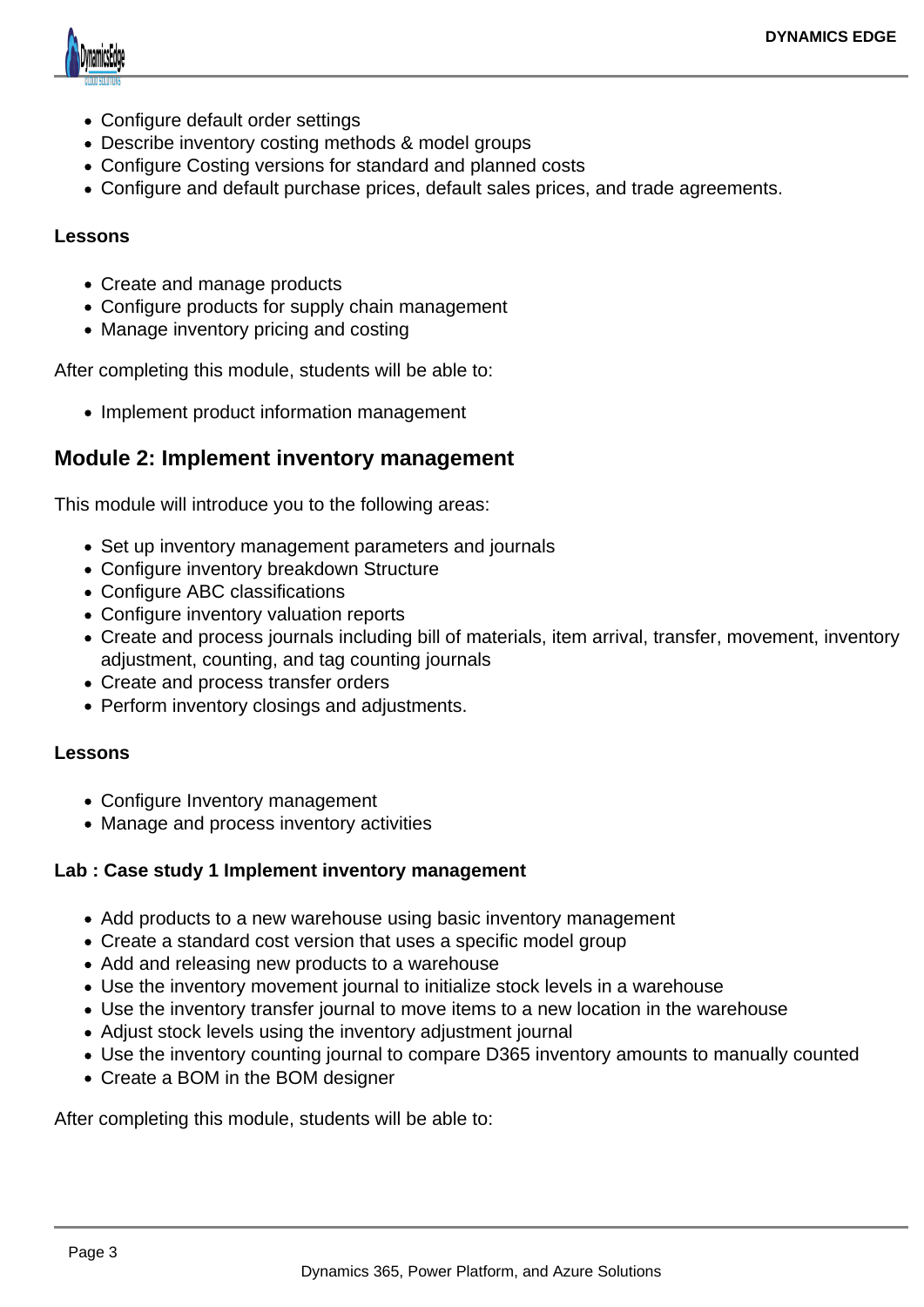

• Implement inventory management

# **Module 3: Implement and manage supply chain processes**

This module will introduce you to the following topics:

- Create and manage purchase requisitions, requests for quotes (RFQs), and purchase orders (POs)
- Configure change management processes
- Configure and apply vendor rebates
- Introduction to Vendor collaboration
- Manage consignment inventory
- Manage over and under deliveries
- Configure procurement categories and purchasing policies
- Configure charges
- Configure quotations, sales orders, and return orders
- Configure sales groups and commissions
- Configure customer, product, and prospect searches
- Configure and process inter-company trade relations documents
- Introduction to D365 Guides
- Authoring of D365 Guides
- Operating of D365 Guides.

## **Lessons**

- Implement Procurement and sourcing
- Implement common sales and marketing features
- Using Microsoft Guides

## **Lab : Case study 2A Procurement and sourcing**

- Create, submit, and approve a purchase requisition
- Create, reply and accept a request for quotation
- Create purchase requisition and purchasing policies
- Create a purchase order for delivery to multiple sites
- Create a charges code
- Create a vendor charges group and assign to vendors
- Create an automatic charge
- Approve purchase orders prior to confirmation
- Create trade agreements for vendors
- Create a purchase order based on a trade agreement

# **Lab : Case study 2B Sales and marketing**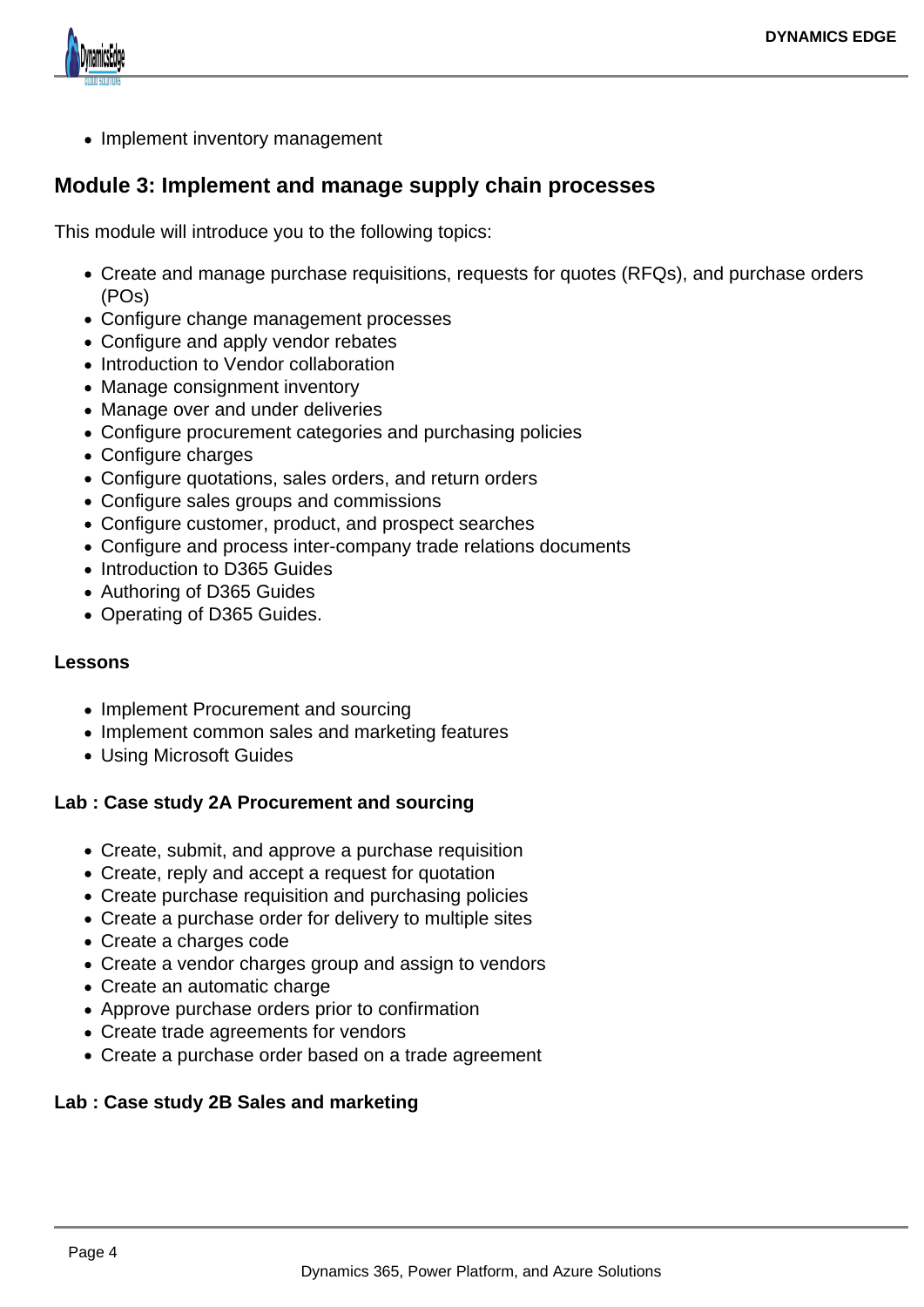

- Enter and confirm sales order
- Create and review a sales order for commission
- Create a customer trade agreement

After completing this module, students will be able to:

• Implement and manage supply chain processes

# **Module 4: Implement warehouse management and transportation management**

This module will introduce you to the following topics:

- Create sites, warehouses, locations, location formats, location profiles, location types, and zones
- Implement location directives
- Configure Inventory Statuses, unit sequence groups, and reservation hierarchies
- Implement wave and work, templates
- Implement wave load building template
- Configure mobile device menus, menu items, and display settings
- manage inventory stock movement processes
- Perform cycle counting
- Process inbound and outbound orders
- Process shipments
- Describe the replenishment process cross-docking
- Introduction
- Configure shipping carriers and carrier groups
- Perform planning and executing loads and shipments
- Configure and generate freight bills and invoices
- Configure route plans and guides
- Configure route and rate engines
- Configure and use dock appointment scheduling

#### **Lessons**

- Configure warehouse management
- Perform warehouse management processes
- Implement transportation management

#### **Lab : Case study 3 Warehouse management and transportation management**

- Configure warehouse management
- Create a reservation hierarchy
- Create disposition codes and inbound location directives
- Configure mobile devices
- Configure purchase orders
- Configure wave processing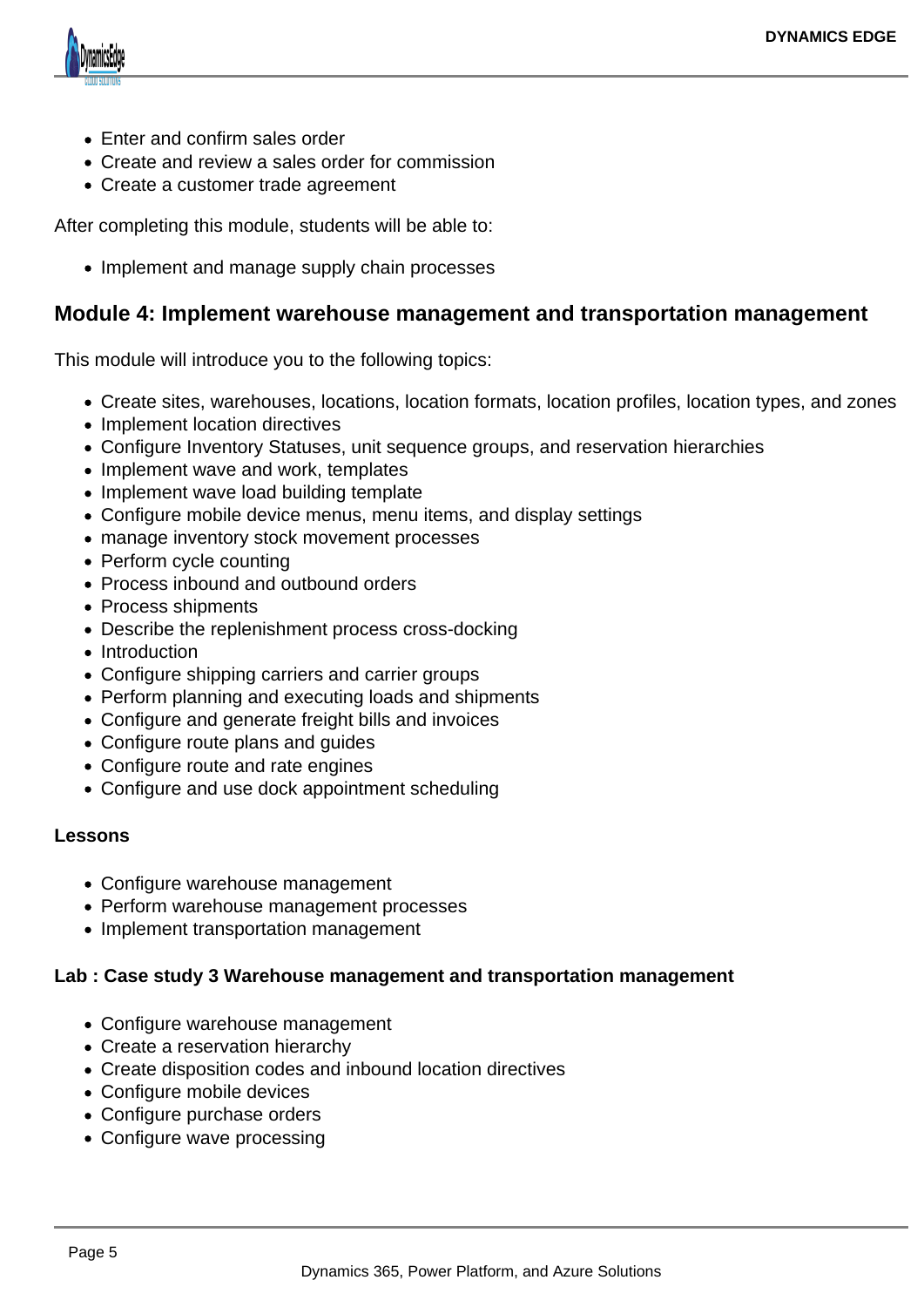

- Configure cycle counting
- Define cycle counting
- Define a partial location cycle counting process
- Transfer orders and replenishments
- Setup replenishment
- Configure outbound processing
- Configure cluster picking
- Setup manual packing
- Configure carriers
- Configure rate masters
- Setup route plans and route quides
- Process inbound shipments
- Process outbound shipments
- Configure freight reconciliation

After completing this module, students will be able to:

• Implement warehouse management and transportation management

# **Module 5: Configure and manage quality control and quality management**

This module will introduce you to the following topics:

- Configure quality control
- Configure quality management
- Manage quality orders and quarantine Order
- Manage inventory blocking.

### **Lessons**

- Configure quality control and quality management
- Manage quality control and quality management

### **Lab : Case study 4 Quality control and quality management**

- Enable quality management process
- Create a manual quality order with a specification
- Define conditions to work with non-conformance issues
- Use non-conformance order to repair an item and a faulty machine
- Run non-conformance reports

After completing this module, students will be able to:

Configure and manage quality control and quality management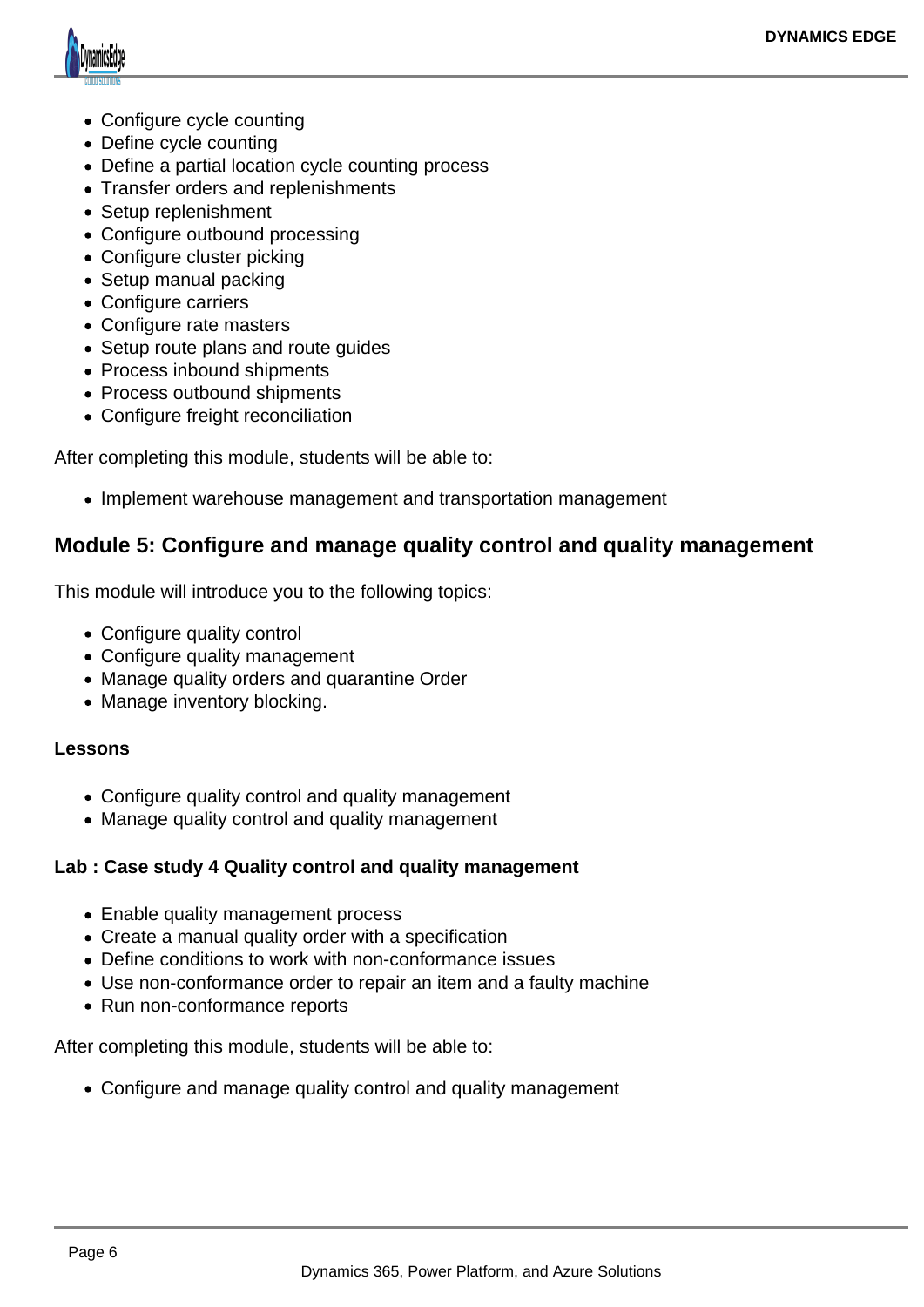# Module 6: Implement master planning

This module will introduce you to the following topics:

- Differentiate between planning optimization and master planning
- Set up coverage groups and item coverage
- Configure master planning parameters, master plan, forecast plans, and continuity plans
- Differentiate between action messages, delay messages, time fences, and negative days
- Process and view planned orders
- Set up and use the Supply Schedule form
- Configure and process safety stock journals
- Set up and Implement inter-company master planning
- Implement demand-base forecasting
- Implement planning optimization

### Lessons

- Configure master planning and forecasting
- Run master plans and manage planned orders
- Implement additional master planning features

Lab : Case study 5 Master planning

- Process and view planned orders
- Create and run intercompany master plans

After completing this module, students will be able to:

• Implement master planning

### Related Courses:

[MB-300 Microsoft Dynamics 365: Core Finance and Operations](https://www.dynamicsedge.com/product/dynamics-365-finance-supply-chain-and-manufacturing-operations-development-core-technologies-erpmb-300/)

[MB-310 Microsoft Dynamics 365 Finance](https://www.dynamicsedge.com/product/dynamics-365-erp-finance-modules-and-accounting-for-controllers-cfo-finance-mb-310/)

[MB-320 Microsoft Dynamics 365 Supply Chain Management, Manufacturing](https://www.dynamicsedge.com/product/dynamics-365-erp-manufacturing-discrete-process-and-lean-and-supply-chain-mb-320/)

[MB-340 Microsoft Dynamics 365 Commerce Functional Consultant](https://www.dynamicsedge.com/product/microsoft-dynamics-365-commerce-functional-consultant-mb-340/)

[MB-500 Microsoft Dynamics 365: Finance and Operations Apps Developer](https://www.dynamicsedge.com/product/mb-500-dynamics-365-erp-finance-operations-developer-x-apps-developer/)

### [MB-300 and MB-500 D365 Developer and Power Apps Integration Workshop](https://www.dynamicsedge.com/product/mb-300-d365-developer-mb-500-power-apps-integration-workshop/)